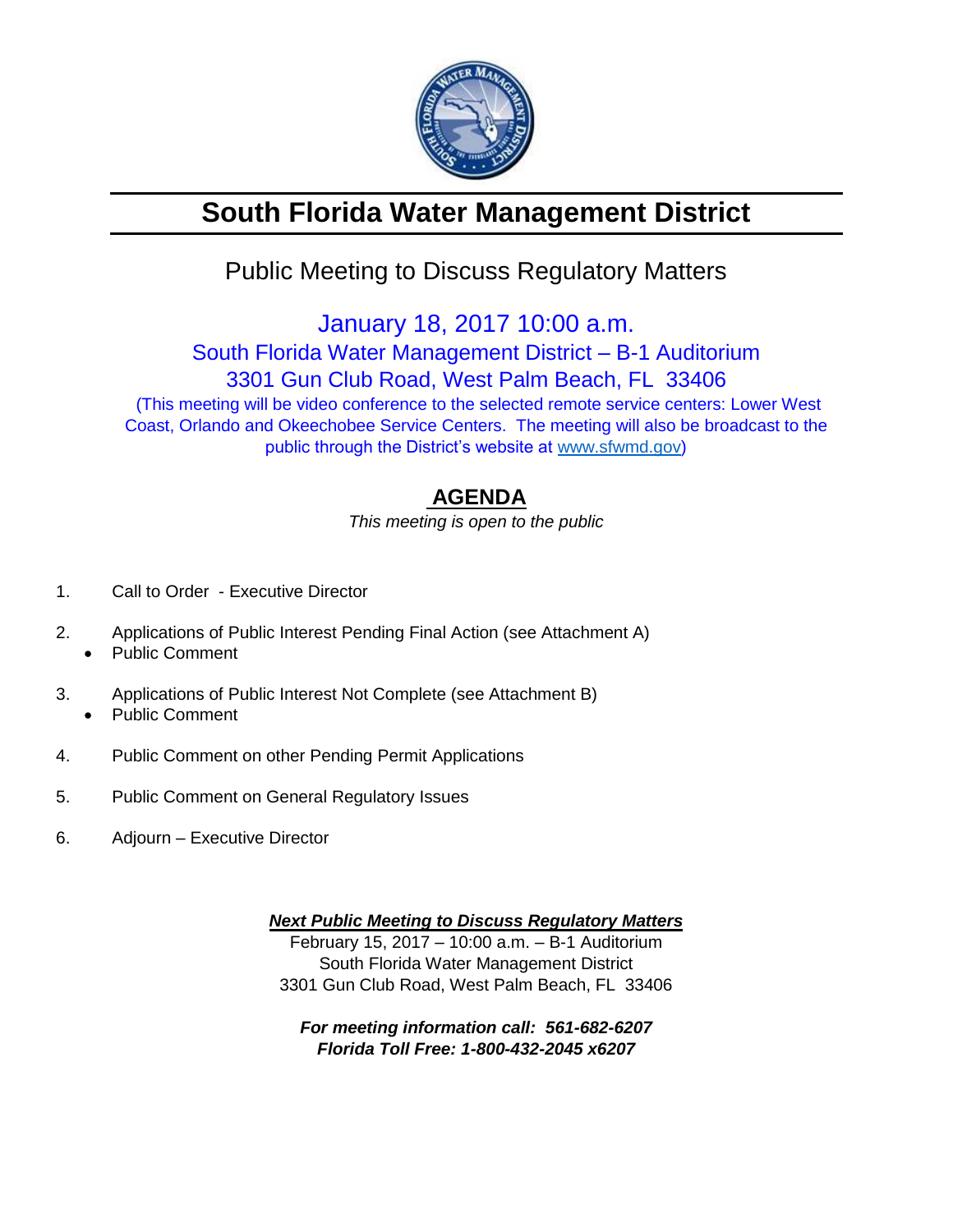#### **Applications of Public Interest PENDING FINAL ACTION Public Meeting to Discuss Regulatory Matters** BAP\_AGENDA\_HPC\_APPS **South Florida Water Management District**

Report run on: January 11, 2017

#### **ATTACHMENT A**

|     | <b>County</b>  |                        | App No /<br>Permit No  Project Name                                | <b>Permittee</b>                                                            | Default date | <b>Waiver Exp</b><br>date |
|-----|----------------|------------------------|--------------------------------------------------------------------|-----------------------------------------------------------------------------|--------------|---------------------------|
| A-1 | PALM BEACH     | 150410-5<br>50-05422-P | ACREAGE RELIEVER ROAD / S R 7 EXTENSION                            | PALM BEACH COUNTY<br>FLORIDA DEPARTMENT OF TRANSPORTATION                   | 27-MAR-2016  |                           |
|     | A-2 PALM BEACH | 150922-3<br>13-05321-P | ALL ABOARD FLORIDA NORTH-SOUTH RAIL<br><b>CORRIDOR SEGMENT D09</b> | FLORIDA EAST COAST RAILWAY, L.L.C.<br>ALL ABOARD FLORIDA OPERATIONS, L.L.C. | 21-AUG-2016  |                           |